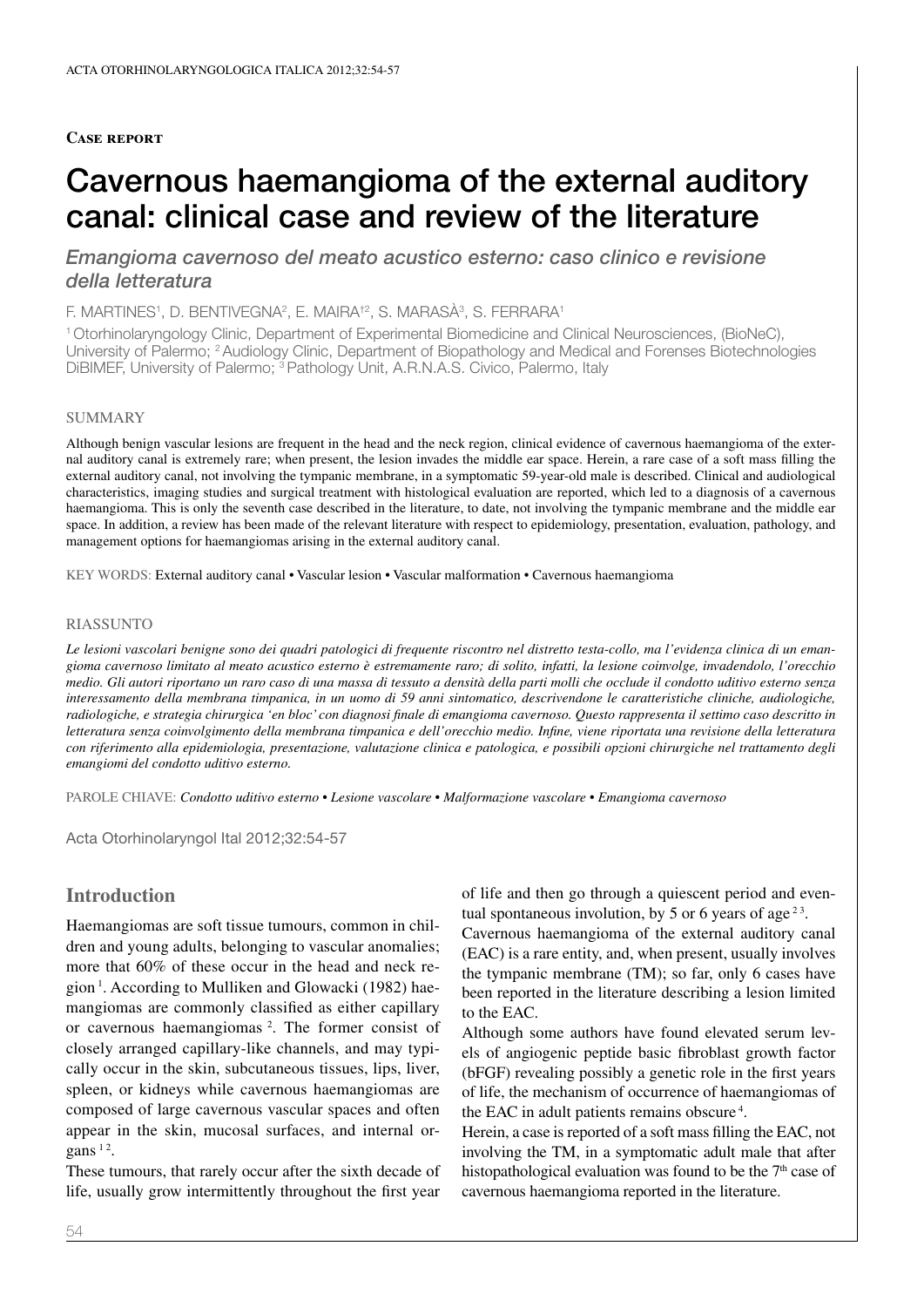## **Case report**

A 59-year-old male came to our Department with a oneyear history of mono-lateral hearing loss, pulsative tinnitus, intermittent aural pressure associated with episodic otalgia and bleeding from the right external auditory canal. He denied having had vertigo or auricular trauma and had no evidence of facial palsy. His family, medical and otologic history was unremarkable; in particular, until onset of symptoms he had never had hearing muffling or Eustachian tube dysfunction. Upon physical examination, right otoscopy revealed a mass totally filling the EAC, with well-defined margins. The lesion was soft, compressible and non-pulsative with pressure; the base could not be visualized but it was possible to compress the mass and to observe the antero-inferior portion of the TM that appeared normal. The mass did not extend beyond the meatus into the concha and the auricle was normal. Otoscopic examination of the left TM was normal. The findings upon physical examination of the head and neck were not significant; in particular, there was no lymphadenopathy and flexible fiberoptic nasopharyngoscopy and vestibular examination were normal.

Weber test at 512 Hz was to the right side, and bone conduction was greater than air conduction in the same ear. A pure tone audiogram showed right mild mixed hearing loss with an average air-bone gap of 35 dB (pure conductive type at 250-2000 Hz, with a sensorineural hearing loss component at 4000 and 8000 Hz). The discrimination score was 96% at 85 dB in the affected ear. High resolution computed tomography (HRCT) of the temporal bone, without contrast agents, showed a 1.8 cm soft-tissue mass lateral to the tympanic membrane that filled the right external auditory canal without involvement of the epitympanum and adjacent bony wall (Fig. 1). There was no evidence of bone erosion, and the tympanic membrane, the middle ear and the ossicles appeared normal (Fig. 2a-b).

Under general anaesthesia, this lesion was smoothly excised, under an otomicroscope, by an endo-aural approach. The mass, based on the postero-inferior portion of the bony canal, was excised *en bloc* by elevating the skin in continuity with the lesion from the canal without entering the middle ear space; the bone of the EAC was normal in appearance. Bleeding was controlled with cautery.



Fig. 1. Axial computed tomography, without contrast media, showing a mass lateral to the tympanic membrane filling the right external auditory canal.

Fig. 2. Coronal computed tomography showing: (a) lesion limited to external auditory canal without involvement of the epi-tympanum and adjacent bony wall; (b) no evidence of bone erosion; tympanic membrane, middle ear and the ossicles appear normal.





Fig. 3. Pathologic examination revealed numerous thick-walled blood vessels lined by endothelial cells and containing red blood cells. The appearance is characteristic of cavernous haemangioma (haematoxylin and eosin, original magnification  $\times$  400).

The histological diagnosis was characteristic of cavernous haemangioma revealing numerous thick-walled blood vessels lined by endothelial cells and containing red blood cells (Fig. 3). The post-operative course was uneventful and the audiogram showed recovery of the conductive component of the hearing loss. Further clinical examinations, until now, show no evidence of the original mass.

## **Discussion**

Benign vascular lesions are tumours that frequently involve the head and the neck region. In 1982, Mulliken and Glowacki developed a system of classification that divided these, on the basis of their histological and natural history characteristics, into 2 categories: haemangiomas and vascular malformations <sup>2</sup> . Haemangiomas, correctly defined as "capillary haemangiomas", are made up of closed arranged capillary-like channels secondary to a proliferative endothelial process that more frequently occurs in infancy and progressively disappears before the age of 5-6 years <sup>1-4</sup>.

In contrast, "cavernous haemangiomas" are made up of large cavernous vascular spaces and more frequently appear after the sixth decade of life; being vascular malformations, their clinical presentation, anatomical changes and progression are strongly correlated to infection, trauma, ligation, attempted excision or changes in serum hormone levels 1-5.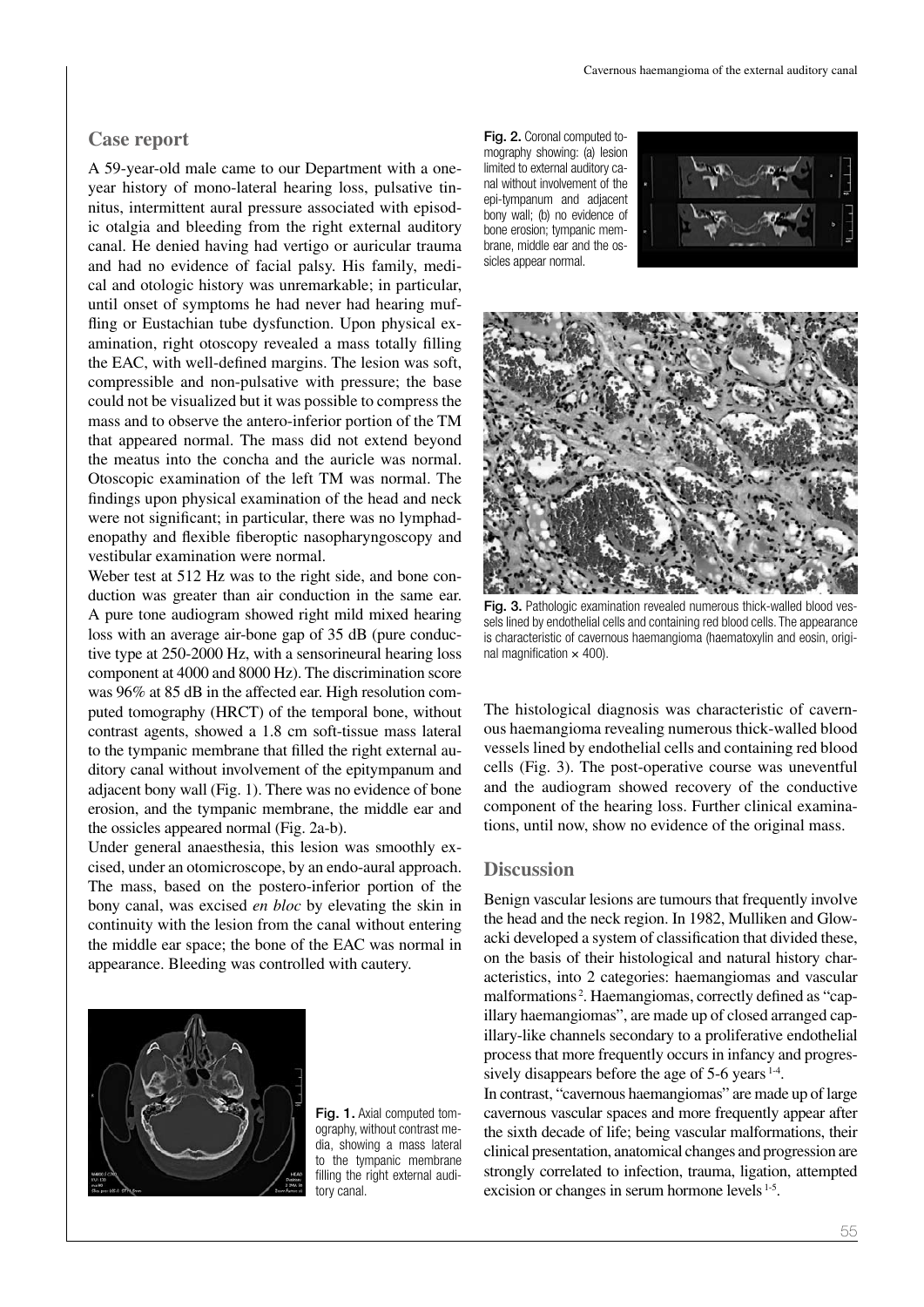Table I. Cavernous haemangiomas limited to external auditory canal described in the literature.

| <b>Authors</b>          | Year | Age (yr)/Sex | <b>Symptoms</b>                                        | <b>Side</b> | <b>Base implant</b>              | Management                                                   |
|-------------------------|------|--------------|--------------------------------------------------------|-------------|----------------------------------|--------------------------------------------------------------|
| Hawke & van<br>Nostrand | 1987 | 55/M         | Blood-tinged<br>otorrhoea                              | Left        | Antero-inferior<br>canal wall    | Trans-canal<br>excision                                      |
| Limb et al.             | 2002 | 67/F         | Tinnitus, hearing<br>loss, fullness                    | Left        | Postero-superior<br>canal wall   | Endaural excision                                            |
| Reeck et al.            | 2002 | 53/M         | Tinnitus, hearing<br>loss                              | Left        | Postero-inferior<br>canal wall   | Endaural excision                                            |
| Yang et al.             | 2006 | 72/F         | ٠                                                      | Left        | Roof                             | Trans-canal<br>excision                                      |
| Covelli et al.          | 2008 | 45/F         |                                                        | Right       |                                  | Endaural excision                                            |
| Rutherford et al.       | 2010 | 62/F         | Bleeding, aural<br>pressure                            | Left        | Antero-inferior<br>canal wall    | 1. Post-auricular<br>excision<br>2. Trans-cranal<br>excision |
| Martines et al.         | 2011 | 59/M         | Bleeding, aural<br>pressure, tinnitus,<br>hearing loss | Right       | Posterior-inferior<br>canal wall | <b>Endaural Excision</b>                                     |

These entities usually occur in the head and neck region, but evidence of a cavernous haemangioma of the EAC, with or without involvement of the TM, are extremely rare. So far, only 19 cases have been described in the literature, and, only in 7 cases, the patients presented a lesion limited to the EAC (Table I)  $6-22$ .

The first of these cases was described, in 1987, by Hawke and van Nostrand, who reported a 55-year-old male patient in whom a cavernous haemangioma arose from the left antero-inferior canal wall <sup>10</sup>. The patient presented blood-tinged otorrhoea and no hearing loss. The lesion was easily removed and bleeding controlled with cautery. Limb et al., in 2002, presented the case of a cavernous haemangioma situated in the postero-superior left ear canal adjacent to the anulus occluding the entire external auditory canal with TM intact, in a 67-year-old female with a history of mixed hearing loss, tinnitus and aural fullness<sup>13</sup>. The mass was removed by endaural surgical resection. In the same year, Reeck et al. reported a new case of cavernous haemangioma isolated in the posteroinferior portion of the left EAC in a 53-year-old man with conductive hearing loss and tinnitus, excised by the endoaural approach 14. In 2006, Yang et al. described a lesion occupying the left EAC without involvement of the MT in an asymptomatic 72-year-old female. In this case, excision was through a trans-cranial approach  $16$ . Covelli et al., in 2007, described a small lesion in a 45-year-old female submitted to surgical treatment by endaural excision<sup>20</sup>; finally, Rutherford et al., in 2009, reported a new clinical case, in a 62-year-old female, situated in the antero-inferior external auditory canal that, after end-aural excision recurred involving the temporal bone and temporo-mandibular joint (TMJ). It was completely excised by a transcanal approach and TMJ arthrotomy 21.

As stated above, cavernous haemangiomas of the external auditory canal clinically occur in asymptomatic or symptomatic patients with an average age of  $59 \pm 2.8$ years. These lesions appear to affect both sexes, but occur more often in females than in males. As in this case, when present, symptoms are blood-tinged otorrhoea, aural fullness, hearing loss and pulsatile tinnitus. Otoscopic examination reveals the presence of a small sessile or pedunculated, purple mass, based either in the anterior or, as in this patient, in the posterior segments of the EAC, not involving the MT. Diagnostic tests include a pure tone audiometry, HRCT of the temporal bone and\or magnetic resonance imaging (MRI), which are essential to delineate the extent of the tumour, the possible presence of osseous erosions and to perform differential diagnosis, better clarified by a histopathological evaluation that must exclude a malignant lesion (carcinoma) and/or other possible entities such as: glomus tumour, attic chole-steatoma with aural polyp, arterio-venous malformation, granulation tissue. Angiography may be useful to identify and embolize any feeding vessels supplying advanced lesion with excessive bleeding expected. To date, the treatment of choice is complete surgical excision with an end-aural or trans-canal approach, even if watchful waiting is recommended for small asymptomatic lesions <sup>10</sup> <sup>13</sup> <sup>14</sup> <sup>16</sup> <sup>20</sup> <sup>21</sup> 23. The postoperative course is usually uneventful. Recurrence was described in only one of the 7 cases reported, which was probably due to the fact that the implant was based close to the TMJ, and involved the temporal bone, thus requiring a more extensive approach  $21$ .

# **Conclusions**

In summary, the case described here, in accordance with the literature, confirms that external auditory canal hae-